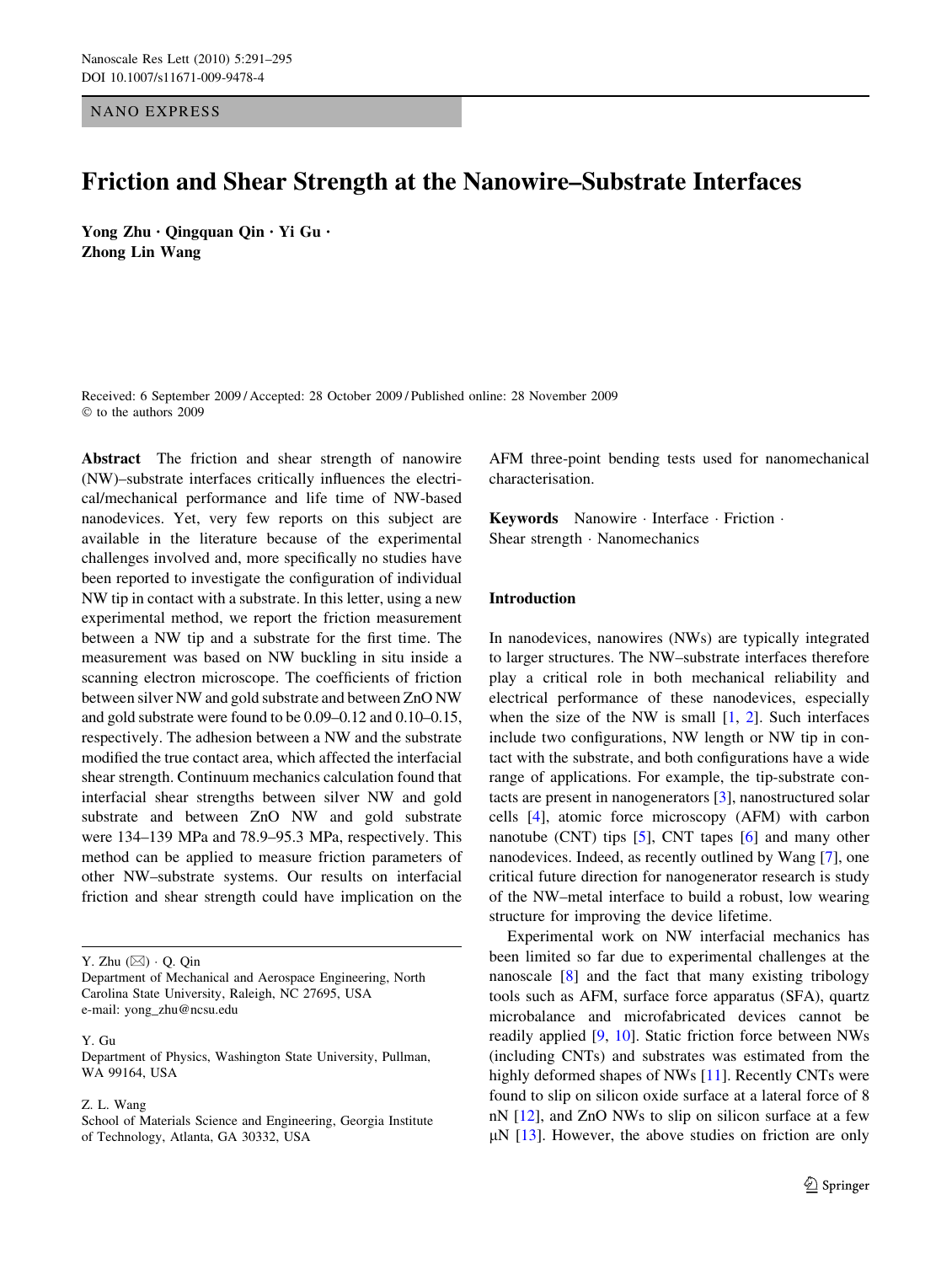<span id="page-1-0"></span>limited to the configuration of NW length in contact with a substrate. To the best of our knowledge, no experiments have been reported to investigate the configuration of individual NW tip in contact with a substrate.

Here we report the first experimental study on the friction between NW tips (ends) and a substrate. Silver and ZnO NWs in contact with a gold-coated substrate were studied as model systems in view that silver and ZnO NWs have very different tip shapes. Silver NW is an important class of metallic NWs because of its potential use as interconnects in view that bulk silver exhibit very high electric and thermal conductivity [\[14](#page-4-0)]. ZnO is one of the most important semiconductor NWs with a broad range of applications including nanogenerators, biosensors, nanolasers and nanoelectromechanical systems (NEMS) [\[15](#page-4-0)]. The friction measurements reported in the present article were enabled by an innovative experimental method based on column buckling theory. The experiments were conducted in situ inside a scanning electron microscope (SEM) using a nanomanipulator as the actuator and an AFM cantilever as the force sensor.

## Experimental

The silver NWs were synthesised using a seed-assisted, solution-phase method with a fivefold twin structure [\[16](#page-4-0)]. Figure 1a is a transmission electron microscopy (TEM) image showing the NW tip. Figure 1b and c are high-resolution TEM images showing a layer of silver oxide with varying thickness on the NW surface. The ZnO NWs were synthesised using the vapour–liquid–solid (VLS) method with a wurtzite structure and growth direction of [0001] [\[17](#page-4-0)]. Figure 1d is a SEM image showing the tip of a ZnO NW, which appears to be flat.



Fig. 1 a–c TEM images of a silver NW; b, c show an oxide layer on the surface of the silver NW; d SEM image of a ZnO NW



Fig. 2 Buckling process of an individual NW; a is before buckling and b is after buckling and just prior to sliding on the right end

In situ SEM buckling tests of NWs were conducted as shown in Fig. 2. A nanomanipulator (Klocke Nanotechnik, Germany) that possesses 1 nm resolution in three orthogonal directions was used to pick up individual NWs [\[18](#page-4-0), [19](#page-4-0)]. A NW was clamped onto the tungsten tip on the nanomanipulator using electron beam-induced deposition (EBID) of carbon. Then the NW was approached to make contact with an AFM cantilever (OBL-10, Veeco). Carbon deposition was not used at the NW–cantilever interface. Compressive force was applied to the NW by the nanomanipulator movement, which led to buckling of the NW. In this case, the boundary condition was fixed-pinned. Continued loading further changed the postbuckling shape of the NW until sliding occurred at the NW–cantilever interface.

After buckling of the NW, there exist two forces at the NW–substrate interface, a compressive (normal) force and a frictional (lateral) force. The compressive force on the NW can be easily measured from the deflection of the AFM cantilever; however, it is not trivial to measure the friction force. Below we describe a method to measure friction force based on the buckling theory. Free-body diagram of a buckled member under fixed-pinned boundary condition is shown in Fig. [3](#page-2-0)a, with the left end fixed and the right end pinned. A small lateral deflection gives rise to a moment  $M$  at the fixed end and shear force (friction force) F at each end of the member. From the moment balance, it can be easily obtained that  $F = M/L$ , where L is the length of the member. The governing equation at a section with a distance  $x$  from the right end is given by

$$
y'' + k^2 y = \frac{Mx}{EIL} \tag{1}
$$

where  $k^2 = P/EI$ , E is the Young's modulus and I is the moment of inertia. The solution to Eq. 1 is

$$
y = A\sin kx + B\cos kx + \frac{Mx}{PL}
$$
 (2)

Taking into account the fixed-pinned boundary condition, we obtain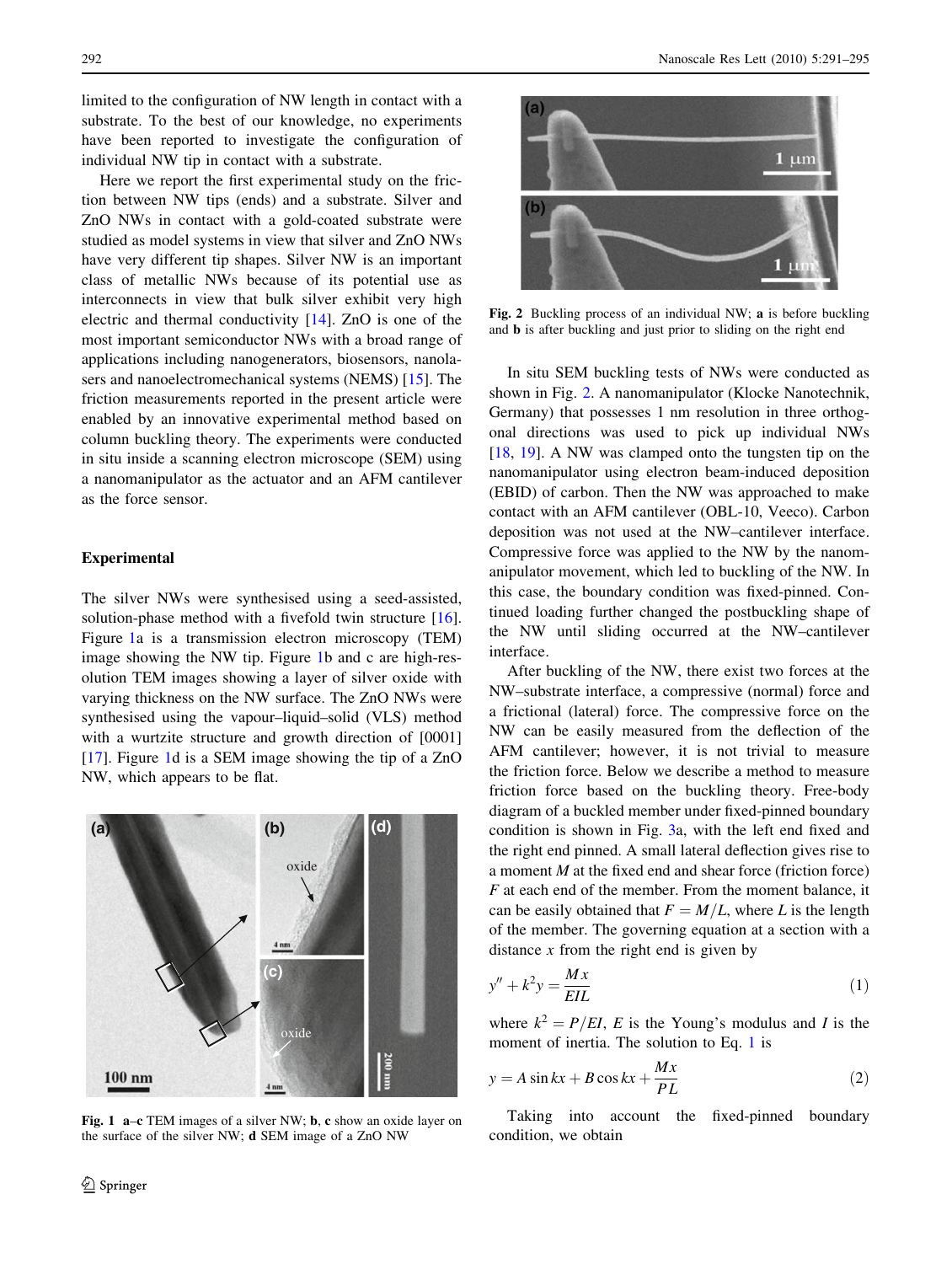<span id="page-2-0"></span>

Fig. 3 a Free-body diagram of a buckled column with fixed-pinned boundary condition. Right end is the NW-substrate interface. b Nonlinear least squares fitting of Eq. [3](#page-1-0) to digitized shape of a NW prior to sliding

$$
y = \frac{M}{P} \left[ \frac{x}{L} + 1.02 \sin \left( 4.49 \frac{x}{L} \right) \right]
$$
 (3)

Equation [3](#page-1-0) describes the shape of the member in the postbuckling stage. Details on the equation derivation can be found elsewhere  $[20]$  $[20]$ . Eq. [3](#page-1-0) provides the theoretical basis of our method to measure the friction force. By fitting the observed shape of the NW just prior to sliding to Eq. [3](#page-1-0) using the nonlinear least squares method,  $M$  can be determined since  $P$  is measured from the deflection of the AFM cantilever. Then F can be obtained using  $F = M/L$ . Figure 3b shows the fitting of a deformed NW to Eq. [3.](#page-1-0) Clearly the agreement is very good.

#### Results and Discussion

Following the method described above, three silver NWs and three ZnO NWs were tested for friction measurements. The Amonton–Coulomb friction law is written as  $F = \mu P$ , where  $\mu$  is the so-called coefficient of friction. The normal force, friction force and coefficient of friction for all six NWs are listed in Table 1. Note that these NWs did not break in the buckling experiments so that each NW was tested multiple times with very good repeatability. However, the Amonton–Coulomb law was obtained from empirical observations with many counterexamples; for instance, geckos are able to move on walls and ceilings when  $P \leq 0$ . A more fundamental friction law that links friction and adhesion was proposed by Bowden and Tabor [\[21](#page-4-0)],

Table 1 Normal force, friction force and coefficient of friction in each experiment

| Sample                           | Silver | Silver<br>$\mathfrak{D}$ | Silver ZnO<br>3 |      | ZnO<br>$\mathfrak{D}$ | ZnO  |
|----------------------------------|--------|--------------------------|-----------------|------|-----------------------|------|
| Normal force <i>P</i><br>(nN)    | 263    | 277                      | 465             | 186  | 203                   | 215  |
| Friction force F<br>(nN)         | 32.5   | 31.7                     | 40.0            | 18.6 | 30.8                  | 21.1 |
| Coefficient of<br>friction $\mu$ | 0.12   | 0.11                     | 0.09            | 0.10 | 0.15                  | 0.10 |

$$
F = \tau A \tag{4}
$$

where  $\tau$  is the interfacial shear strength and A is the true contact area. This law has been supported by numerous SFA and AFM experiments [[10\]](#page-4-0). The two theories were reconciled by considering the multiple asperities among the contacting surfaces [[22\]](#page-4-0); as a result the true contact area is typically proportional to the normal force.

The NW–substrate contact is treated as the singleasperity contact because the NW diameters are smaller than the wavelength of the substrate topography. In order to evaluate interfacial shear strength using Eq. 4, the true contact area must be determined. In our experiments as well as AFM experiments, the true contact area is calculated using continuum mechanics models. The well-known Hertzian model does not take into account attractive adhesion forces between the contacting surfaces. Other widely accepted models that take adhesion force into account are due to Johnson, Kendall, and Roberts (JKR) [\[23](#page-4-0)], Derjaguin, Mutter, Toporov (DMT) [\[24](#page-4-0)] and Maugis [\[25](#page-4-0)], respectively.

For simplicity, the continuum models typically assume the contact between a sphere and a flat surface. It is known that the JKR and DMT theories are two extremes of a spectrum of elastic solutions determined by the Tabor parameter  $[26]$  $[26]$ , which is given by

$$
\mu = \left(\frac{16R\gamma^2}{9K^2 z_0^3}\right)^{1/3} \tag{5}
$$

where  $R$  is the radius of the sphere,  $K$  is the reduced modulus of two materials  $K = 4/3[(1 - v_1^2)/E_1 + (1 - v_2^2)]$  $|E_2|^{-1}$  with  $E_1$  and  $E_2$  the respective Young's moduli, and  $v_1$  and  $v_2$  the respective Poisson's ratios,  $z_0$  is the interatomic equilibrium distance (=0.2 nm),  $\gamma$  is the interfacial energy per unit area (work of adhesion). Each NW tip was fitted with a sphere. When  $\mu > 5$ , the JKR model is valid; when  $\mu$  < 0.1, the DMT model should be applied; in the intermediate range, the Maugis model becomes appropriate. In all our experiments  $2.05 < \mu < 2.39$  $2.05 < \mu < 2.39$  (see Table 2), so the Maugis model should be used. However, the Maugis model does not have an explicit expression for contact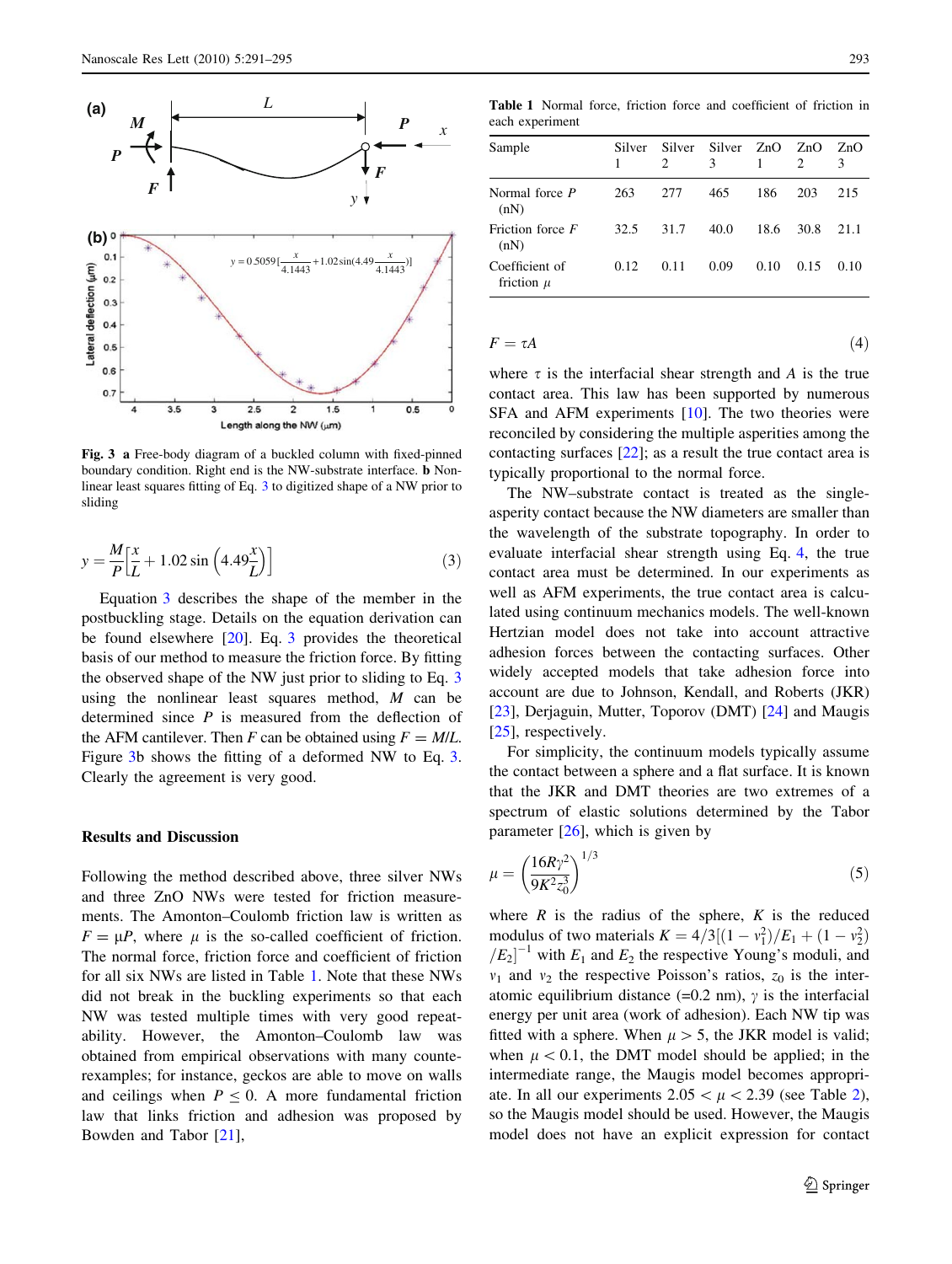<span id="page-3-0"></span>Table 2 Contact pressure and interfacial shear strength using the Hertz and JKR models

| Sample                       | Silver<br>1 | Silver<br>2 | 3    | Silver ZnO 1 | $ZnO2$ $ZnO3$ |      |
|------------------------------|-------------|-------------|------|--------------|---------------|------|
| Tip radius $R$ (nm)          | 27          | 27          | 29   | 25           | 40            | 25   |
| Tabor's parameter            | 2.28        | 2.28        | 2.33 | 2.05         | 2.39          | 2.05 |
| Hertz model                  |             |             |      |              |               |      |
| Contact radius<br>$a$ (nm)   | 4.79        | 4.87        | 5.93 | 3.90         | 4.69          | 4.09 |
| Contact pressure<br>(GPa)    | 3.65        | 3.72        | 4.21 | 3.90         | 2.94          | 4.09 |
| Shear stress $\tau$<br>(MPa) | 451         | 425         | 362  | 390          | 445           | 402  |
| <b>JKR</b> model             |             |             |      |              |               |      |
| Contact radius a<br>(nm)     | 8.d         | 8.68        | 9.58 | 8.32         | 11.1          | 8.40 |
| Contact pressure<br>(GPa)    | 1.21        | 1.17        | 1.61 | 0.86         | 0.52          | 0.97 |
| Shear stress $\tau$<br>(MPa) | 139         | 134         | 139  | 85.6         | 78.9          | 95.3 |

radius. For the Tabor parameter in this range, the JKR model was found to approximate the Maugis solution very closely [[27\]](#page-4-0), therefore the JKR model was used in our calculation due to its explicitness.

Following the Hertz and JKR models, the contact radius  $a$  as a function of the externally applied load  $P$  is given by

$$
a = \left[\frac{PR}{K}\right]^{1/3} \tag{6a}
$$

$$
a = \left[\frac{R}{K}\left(P + 3\gamma\pi R + \sqrt{6\gamma\pi R P + (3\gamma\pi R)^2}\right)\right]^{1/3}
$$
 (6b)

respectively, where  $\gamma = \gamma_1 + \gamma_2 - \gamma_{12} \approx 2\sqrt{\gamma_1 \gamma_2}$  with  $\gamma_1$ and  $\gamma_2$  the respective surface energy and  $\gamma_{12}$  the interface energy.  $\gamma_1 = 1.37 \text{ J/m}^2$  for gold,  $\gamma_2 = 0.8 \text{ J/m}^2$  for silver oxide [\[28](#page-4-0)] and  $\gamma_2 = 1.74 \text{ J/m}^2$  for ZnO with {0001} sur-face [\[29](#page-4-0)]. Therefore,  $\gamma = 2.09$  J/m<sup>2</sup> and  $\gamma = 3.09$  J/m<sup>2</sup> for the contacts between gold and silver oxide and between gold and ZnO, respectively. In addition,  $E_{\text{gold}} = 78$  GPa,  $E_{\text{silver}} = 84 \text{ GPa}, E_{\text{ZnO}} = 140 \text{ GPa}, v_{\text{gold}} = 0.44, v_{\text{silver}} =$ 0.37,  $v_{ZnO} = 0.30$  [[30\]](#page-4-0). The contact radius, contact pressure and interfacial shear strength calculated using the two models are listed in Table 2. It can be seen that the interfacial shear strengths between silver NW and gold substrate and between ZnO NW and gold substrate are 134–139 MPa and 78.9–95.3 MPa, respectively, according to the JKR model. These values are in good agreement with those obtained from AFM and mesoscale friction tester in similar environment (vacuum or dry) [\[31](#page-4-0)].

Several issues related to the experiments and data analyses are discussed. First of all, our measurements showed that no metallic bonding formed between silver NWs and the gold substrate as the strength of metallic bonding is typically on the order of GPa [\[32](#page-4-0)]. This is due to the presence of a thin layer of silver oxide, as shown in the high-resolution TEM images (Figure [1](#page-1-0)). Second, it is not appropriate to treat the ZnO NWs as the molecular junctions where the contact areas remain constant (in our case the NW cross-sections) [\[33](#page-4-0)], otherwise the interfacial shear strength would be too small. This is reasonable because it is very likely that the NW is not perfectly perpendicular to the substrate. Edge of the NW tip could be in contact with the substrate, and the contact area can then be approximately fitted with a sphere. Third, previous experiments showed that electron beam increases adhesion force between semiconductors and metals [\[34](#page-4-0), [35](#page-4-0)]. For contacts between ZnO NW tips and a gold substrate, we found the adhesion force did not show noticeable change when the contact area was exposed to electron beam only for a short time (e.g., less than 10 s) [[36\]](#page-4-0). Last, although our experimental method gave rise to the first measurement of the friction data between NW tips and a substrate, we are aware that it cannot measure the friction as a function of the progressively applied normal force. MEMS devices with simultaneous normal and lateral force measurement capability are under development to address this issue.

Our results on interfacial friction and shear strength could have direct implication on the AFM three-point bending tests that are widely used in extracting mechanical properties of one-dimensional nanostructures including CNTs and NWs [[37,](#page-4-0) [38\]](#page-4-0). Often the adhesion between the NWs and the substrate is assumed to be strong enough to provide a fixed–fixed boundary condition for the threepoint bending tests. The assumption is valid for NWs with small diameters; but for those with large diameters, it could lead to large data scatter as typically observed in experiments. Our results could be incorporated into data reduction in the three-point bending experiments to quantify the influence of adhesion and friction on the measured mechanical properties. Other methods that could also be used to eliminate the ambiguity caused by the NW–substrate friction in the three-point bending tests include EBID of platinum or carbon to reinforce the clamps [\[39](#page-4-0)].

### **Conclusions**

In summary, a new experimental method to measure the friction between a NW tip and a substrate has been developed. Silver and ZnO NWs were tested with a goldcoated surface as the substrate. The coefficients of friction between silver NW and gold substrate and between ZnO NW and gold substrate were found to range from 0.09 to 0.12 and from 0.10 to 0.15, respectively. The adhesion between NWs and the substrate substantially modified the